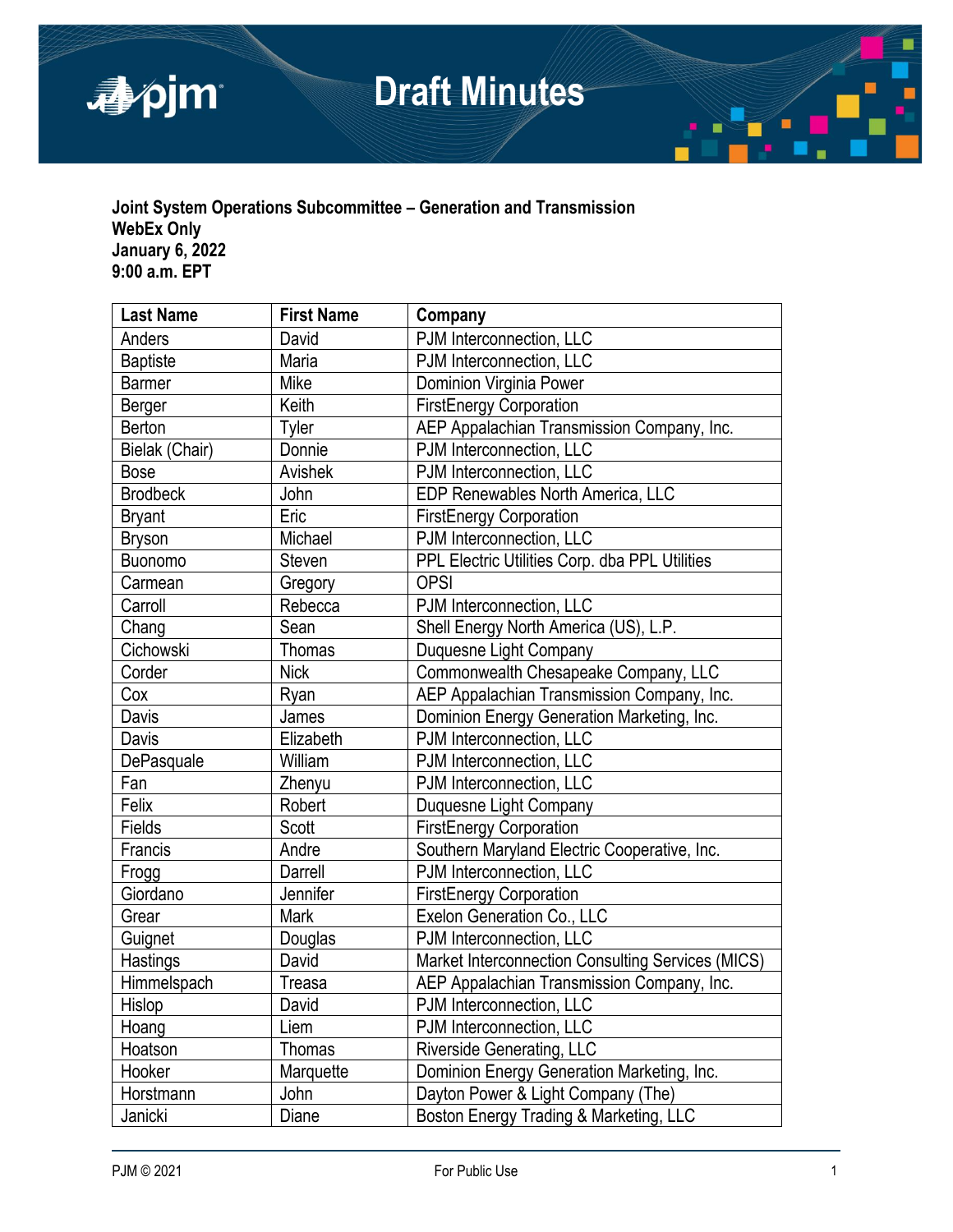

## **Draft Minutes**

| Johnson            | Jamie       | <b>FirstEnergy Corporation</b>                   |
|--------------------|-------------|--------------------------------------------------|
| Johnston           | Todd        | AEP Appalachian Transmission Company, Inc.       |
| Johnston           | David       | Indiana Utility Regulatory Commission            |
| Keilholtz          | Kenneth     | <b>NRG Power Marketing LLC</b>                   |
| Knapp              | George      | Duke Energy Ohio, Inc.                           |
| Lake               | David       | <b>FirstEnergy Corporation</b>                   |
| Lauer              | Chris       | UGI Utilities, Inc.                              |
| Mabry              | David       | McNees Wallace & Nurick LLC                      |
| Mali               | Gizella     | PJM Interconnection, LLC                         |
| Mathew (Secretary) | Lagy        | PJM Interconnection, LLC                         |
| McGlynn            | Paul        | PJM Interconnection, LLC                         |
| Mollohan           | Ronald      | East Kentucky Power Cooperative, Inc.            |
| O'Leary            | Christopher | PSEG Energy Resources & Trade LLC                |
| Patel              | Shodhan     | Exelon Generation Co., LLC                       |
| Porter             | Donald      | Virginia Electric & Power Company                |
| Procuniar          | Jason       | Dayton Power & Light Company (The)               |
| Rainey             | John        | Northern Virginia Electric Cooperative           |
| Rogers             | Aaron       | East Kentucky Power Cooperative, Inc.            |
| Schroeder          | Connie      | Dominion Virginia Power                          |
| Sebold             | Michael     | <b>Public Service Electric &amp; Gas Company</b> |
| Shaffer            | Christopher | AEP Appalachian Transmission Company, Inc.       |
| Siakam             | Yves        | AEP Appalachian Transmission Company, Inc.       |
| Squibb             | Bill        | <b>Ohio Valley Electric Corp</b>                 |
| Stefanowicz        | Vincent     | PJM Interconnection, LLC                         |
| Stemetzki          | Michael     | PJM Interconnection, LLC                         |
| Straight           | Richard     | <b>FirstEnergy Corporation</b>                   |
| Sullivan           | James       | Neptune Regional Transmission System, LLC        |
| Tam                | Simon       | PJM Interconnection, LLC                         |
| Wharton            | Matthew     | Guidehouse, Inc.                                 |
| Yohnk              | Darrel      | <b>ITC Interconnection, LLC</b>                  |

## **Administration (9:00-9:05)**

Becky Carroll, PJM**,** provided an organizational change announcement: Becky Carroll will be moving to Market Division and Donnie Bielak will be taking over dispatch as Sr. Manager as well as the chair for SOS-Joint/SOS-Transmission.

- 1. The agenda for this meeting was approved without comment.
- 2. The Draft Minutes from the November 29, 2021 SOS Joint Meeting was approved with comment.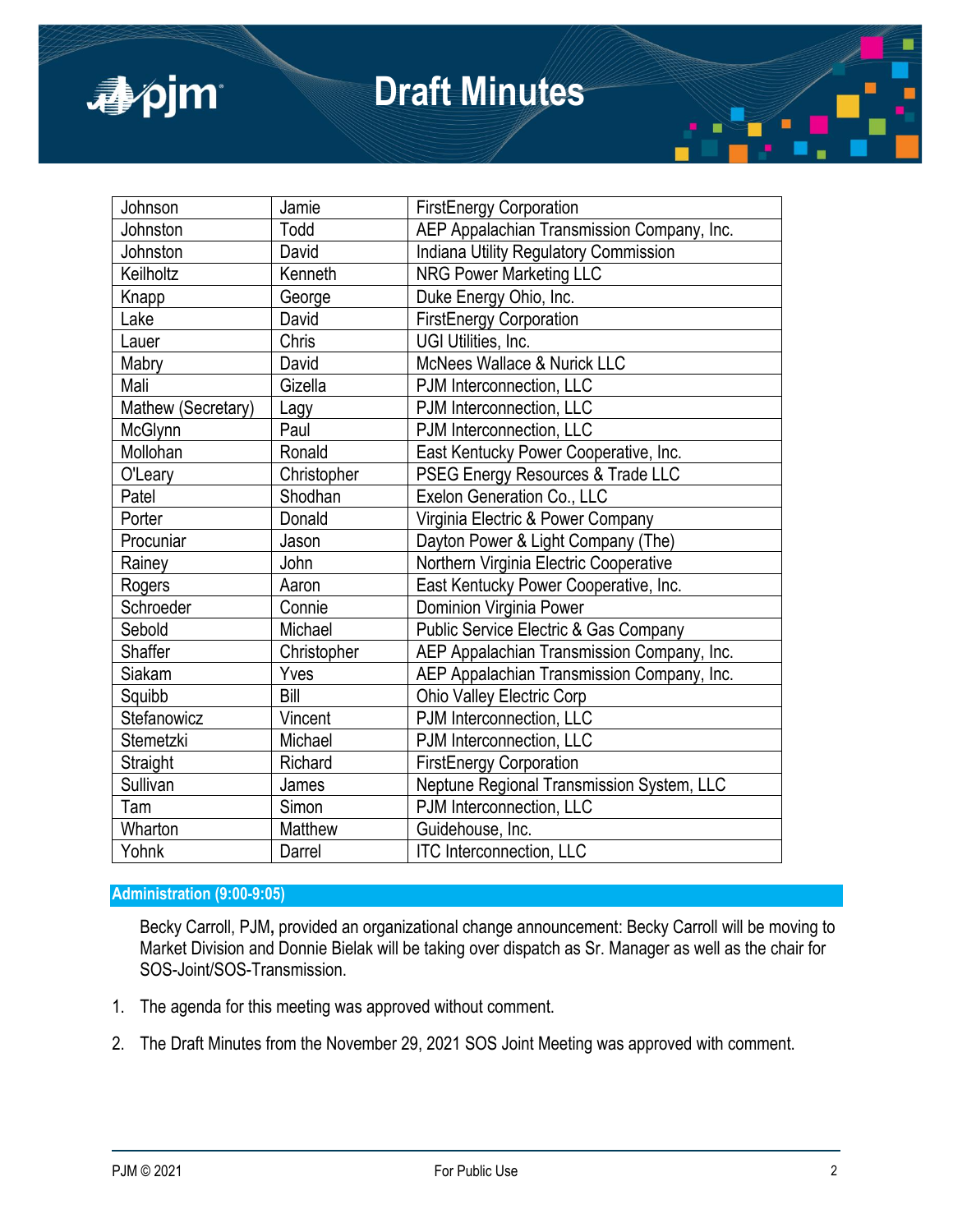

### **Review of Operations (9:05-9:10)**

3. Donnie Bielak provided an update of System Operations in December. PJM and its members experienced 3 PCLLRWs, 2 Non-Market PCLLRW, 2 Shared Reserve Event, 1 Synchronous Reserve Events and 2 High System Voltage Events.

### **eDART (9:10-9:15)**

4. Maria Baptiste provided an update on the latest and upcoming eDART release. Upcoming release is scheduled for 1/20/2022, which adds Availability options on Transmission Tickets (12 hours and 96 hours).

**Dispatcher Training Subcommittee Items (9:15-9:20)**

5. Bill DePasquale provided an update on items discussed during the last DTS meeting.

a. State and Member training continues to hold virtual sessions and online training through February 2022

b. Seminars will be in-person with registration to open up at the end of January/early February.

c. draft training plan for 2022 can be found here: [https://www.pjm.com/-/media/training/2022-draft](https://www.pjm.com/-/media/training/2022-draft-training-plan.ashx)[training-plan.ashx](https://www.pjm.com/-/media/training/2022-draft-training-plan.ashx)

d. General office hours for members are available, register through LMS under the Class Schedule section, our next offering is Monday 1/10/2022 at 10:30 am

e. Reach out to TrainingSupport@pim.com if interested in hosting your training through PJM's LMS

**Regional Standards, NAESB, and Compliance Update (9:20-9:25)**

- 6. Becky Davis provided an update on standards and compliance and address any ongoing member issues regarding NERC/RFC.
- 7. Gizella Mali performed a first read on changes associated with the TO/TOP Matrix Version 16.

**Manual Updates (9:25-9:30)**

- 8. Liem Hoang performed a second read on changes associated with Manual-38 Rev 15. SOS endorsed these changes without comment.
- 9. Douglas Guignet performed a first read on changes associated with Manual 40 Rev 24.

**COVID-19 Update (9:30-9:35)**

10. Paul McGlynn provided an update on PJM's operations plan in response to COVID-19.

## **Future Meeting Dates**

February 3, 2022 9:00 a.m. WebEx March 3, 2022 **9:00 a.m.** 9:00 a.m.